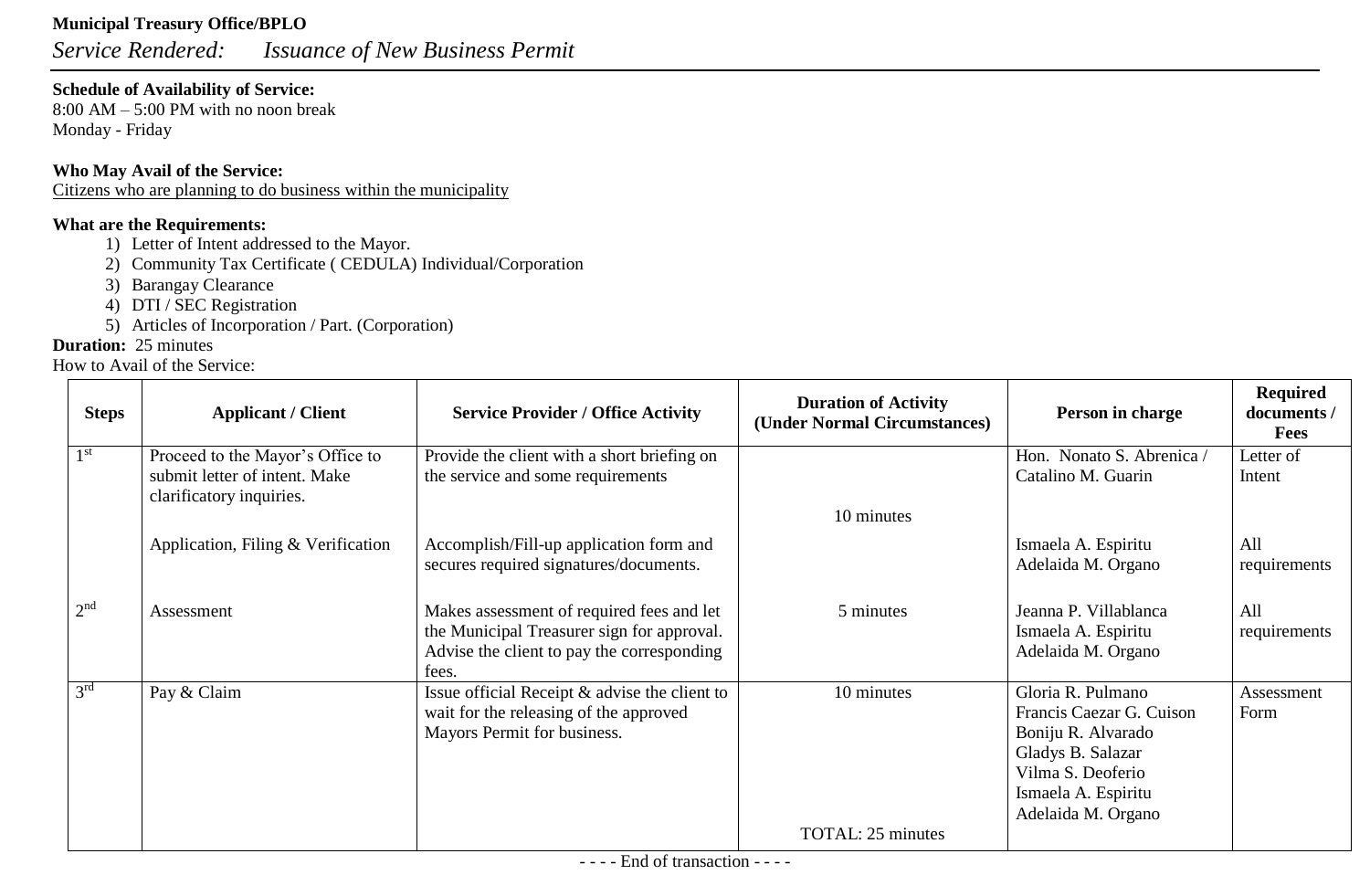*Service Rendered: Renewal of Business Permit*

### **Schedule of Availability of Service:**

8:00 AM – 5:00 PM with no noon break Monday - Friday

### **Who May Avail of the Service:**

Citizens who are planning to do business within the municipality

### **What are the Requirements:**

- 1) Previous permit
- 2) Barangay Clearance
- 3) Certificate of Gross Sales/Receipts/Income for 2016
- 4) SSS Certificate of Coverage & Compliance

# **Duration:** 20 minutes

| <b>Steps</b>    | <b>Applicant / Client</b>          | <b>Service Provider / Office Activity</b>                                                                                                  | <b>Duration of Activity</b><br>(Under Normal Circumstances) | Person in charge                                                                                                                                           | <b>Required</b><br>documents /<br><b>Fees</b> |
|-----------------|------------------------------------|--------------------------------------------------------------------------------------------------------------------------------------------|-------------------------------------------------------------|------------------------------------------------------------------------------------------------------------------------------------------------------------|-----------------------------------------------|
| 1 <sup>st</sup> | Application, filing & Verification | Accomplish/Fill-up application form,<br>attaches copy of old business permit.                                                              | 5 minutes                                                   | Ismaela A. Espiritu<br>Adelaida M. Organo                                                                                                                  | All<br>requirements                           |
| 2 <sup>nd</sup> | Assessment                         | Makes assessment of requires fees and let<br>Municipal Treasurer sign for approval.<br>Advise the client to pay the<br>corresponding fees. | 5 minutes                                                   | Jeanna P. Villablanca<br>Ismaela A. Espiritu<br>Francis Caezar G. Cuison                                                                                   | A11<br>requirements                           |
| 3 <sup>rd</sup> | Pay & Claim                        | Issue official Receipt & advise the client<br>& wait for the releasing of the approved<br>Mayors Permit for business.                      | 10 minutes                                                  | Ismaela A. Espiritu<br>Francis Caezar G. Cuison<br>Gloria R. Pulmano<br>Adelaida M. Organo<br>Gladys B. Salazar<br>Boniju R. Alvarado<br>Vilma S. Deoferio | Assessment<br>Form                            |
|                 |                                    |                                                                                                                                            | <b>TOTAL: 20minutes</b>                                     |                                                                                                                                                            |                                               |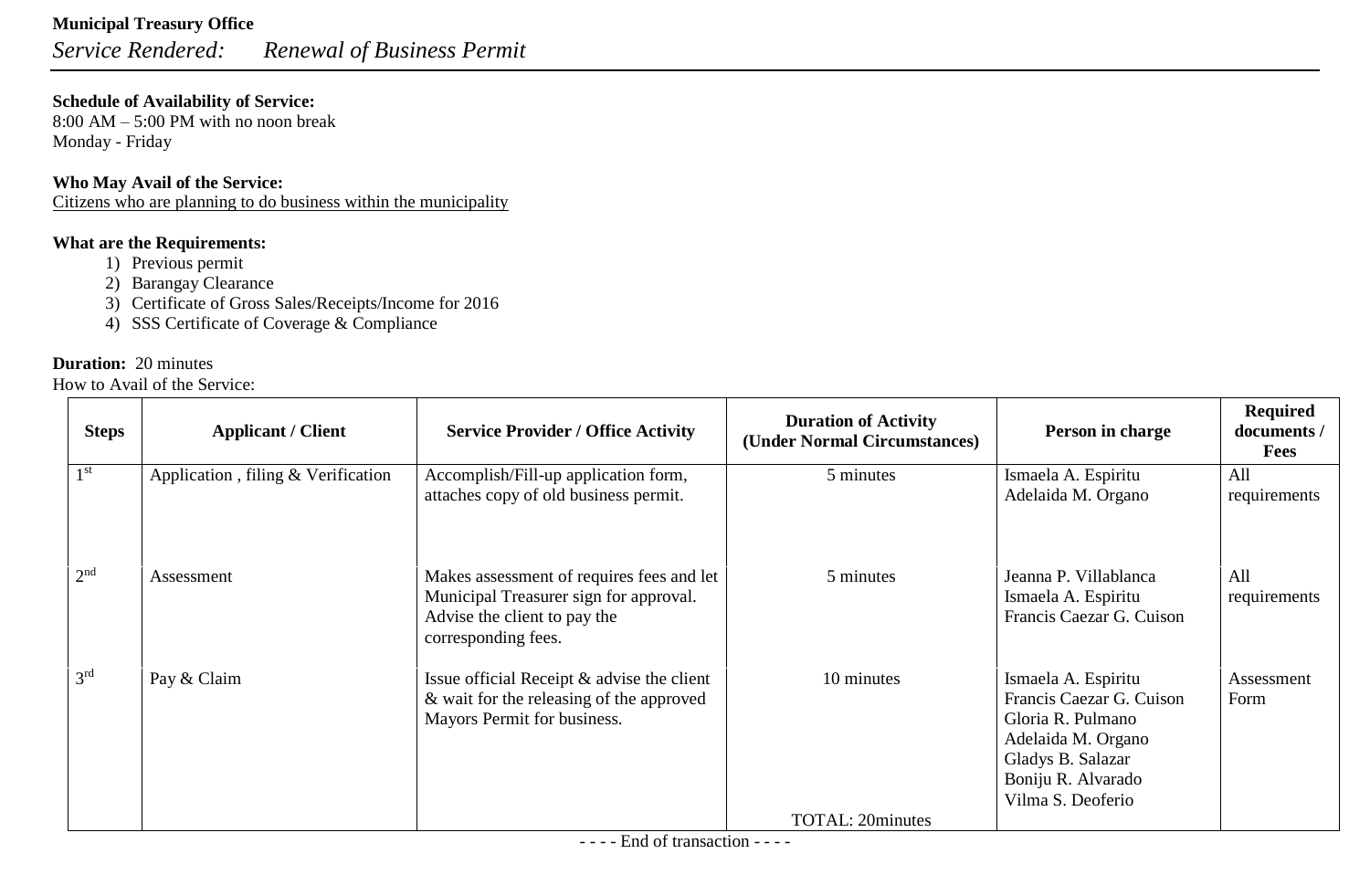# **Municipal Treasury Office (MTO)**

*Service Rendered: Collection of Real Property Taxes*

# **Schedule of Availability of Service:**

 $8:00$  AM – 5:00 PM with no noon break Monday - Friday

### **Who May Avail of the Service:**

All persons who own real properties located within the municipality

# **What are the Requirements:**

Previous Official Receipt or Tax Declaration

### **Duration:** 5 minutes / 10 minutes

How to Avail of the Service:

| <b>Steps</b>    | <b>Applicant / Client</b>                                                                                                                          | <b>Service Provider / Office Activity</b>                                                     | <b>Duration of Activity</b><br>(Under Normal<br>Circumstances) | Person in charge                                               | <b>Required documents /</b><br><b>Fees</b> |
|-----------------|----------------------------------------------------------------------------------------------------------------------------------------------------|-----------------------------------------------------------------------------------------------|----------------------------------------------------------------|----------------------------------------------------------------|--------------------------------------------|
| 1 <sup>st</sup> | Present previous Receipt or tax   Issue Official Receipt.<br>declaration to windows 1, 2 or 3 of<br>the MTO. Pay taxes due to the<br>municipality. |                                                                                               | 5 minutes                                                      | Gloria R. Pulmano<br>Boniju Alvarado<br>Gladys B. Salazar      | Previous Official<br>Receipt               |
| 1 <sup>st</sup> | Present previous Receipt or Tax<br>Declaration to windows 5,6,7.                                                                                   | Verification of last payment, Computation of taxes<br>due and payment of real property taxes. | 5 minutes                                                      | Rica Mae Rabara/<br>Darien Vaughn<br>Soria/Jovita<br>Madronio  | Name of declared<br>owner/previous OR      |
|                 | Pay taxes on the same window                                                                                                                       | Issue official receipt.                                                                       | 5 minutes                                                      | Rica Mae Rabara/<br>Darien Vaughn<br>Soria/ Jovita<br>Madronio |                                            |
|                 |                                                                                                                                                    |                                                                                               | TOTAL: 5 minutes /<br>10 minutes                               |                                                                |                                            |

- - - - End of transaction - - - -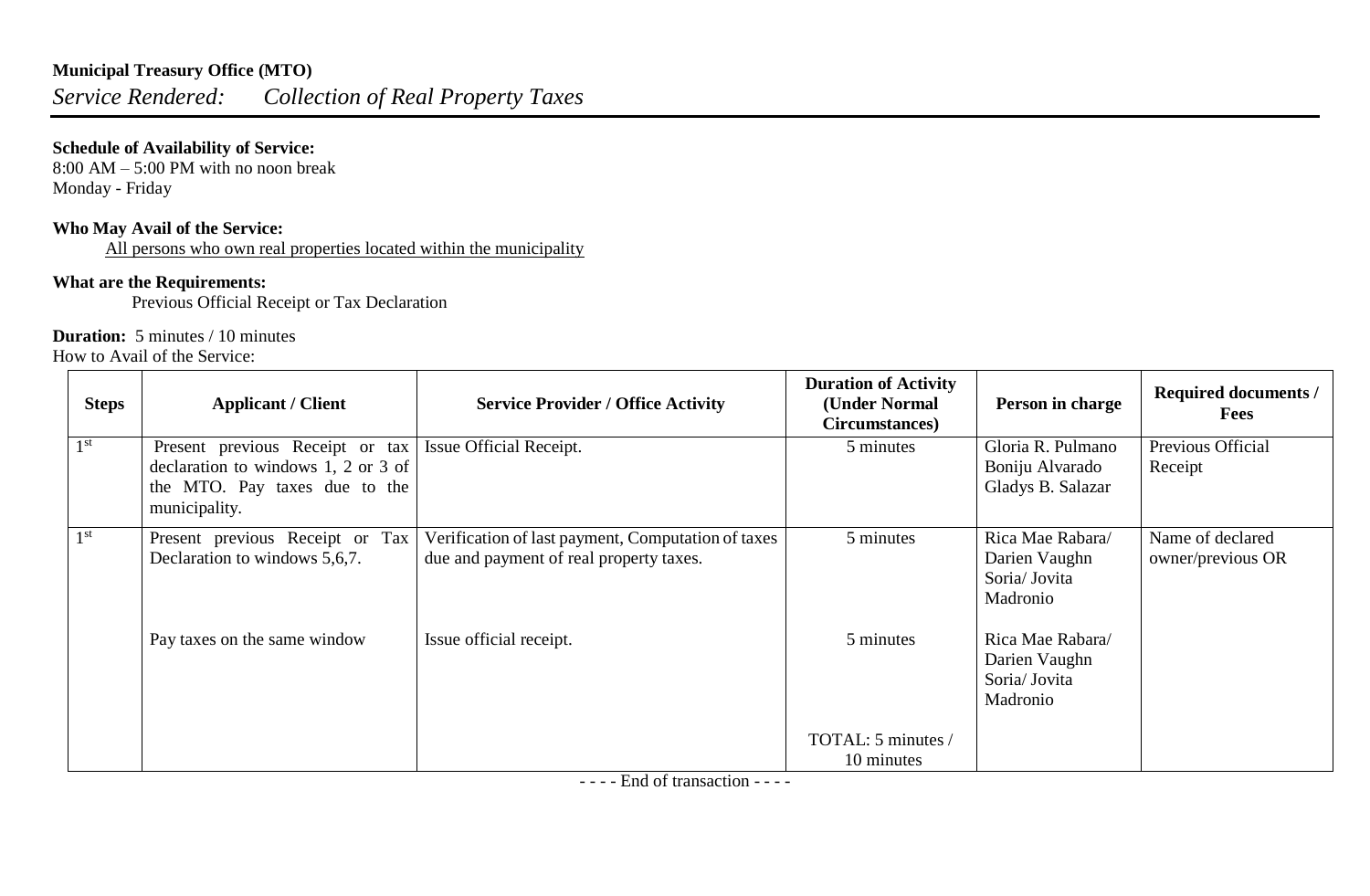### **Municipal Treasury Office (MTO)**

# *Service Rendered: Issuance of Municipal Tricycle Operators Permit (MTOP- Franchise)*

#### **Schedule of Availability of Service:**

8:00 AM – 5:00 PM with no noon break Monday - Friday

### **Who May Avail of the Service:**

Owners and/or Tricycle Operators doing business within the municipality

# **What are the Requirements:**

- 1. Photo copy of O.R. & C.R. (**Updated-For Hire**)
- 2. Certification from TODA (Route)
- 3. Community Tax Certificate (Cedula)
- 4. Barangay Clearance
- \* Previous Permit (Renewal)

# **Duration:** 18 minutes

| <b>Steps</b>    | <b>Applicant / Client</b>                                                                   | <b>Service Provider / Office Activity</b>                                                                                                       | <b>Duration of Activity</b><br>(Under Normal<br>Circumstances) | Person in charge                                                       | <b>Required documents / Fees</b>   |
|-----------------|---------------------------------------------------------------------------------------------|-------------------------------------------------------------------------------------------------------------------------------------------------|----------------------------------------------------------------|------------------------------------------------------------------------|------------------------------------|
| 1 <sup>st</sup> | <b>Assessment.</b> Proceed to Business<br>One-Stop Shop. Present all required<br>documents. | Check the completeness and validity<br>of the required documents.                                                                               | 3 minutes                                                      | Morris M. Niebres<br>Irish Lalaine B. Mina                             | All requirements                   |
| 2 <sup>nd</sup> | Payment. Proceed to Cashier.                                                                | Receive payment. Issue Official<br>Receipt. Advice the client to proceed<br>to PNP secure police clearance                                      | 3 minutes                                                      | Francis Caezar G. Cuison                                               | Duly Filled Up Assessment<br>Form. |
| 3 <sup>rd</sup> | <b>Submission</b> of all the documents to<br>the Tricycle Permit section                    | Record all information on the record<br>book. Prepare the Mayor's Permit for<br>Tricycle. Let the Treasurer and the<br>Mayor sign for approval. | 10 minutes                                                     | Morris M. Niebres<br>Jeanna P. Villablanca<br>Mayor Nonato S. Abrenica | All requirements                   |
|                 | <b>Releasing of Tricycle Permit</b>                                                         | Segregate documents and release the<br>approved permit to the client.                                                                           | 2 minutes                                                      | Morris M. Niebres<br>Irish Lalaine B. Mina                             |                                    |
|                 |                                                                                             |                                                                                                                                                 | <b>TOTAL: 18 minutes</b>                                       |                                                                        |                                    |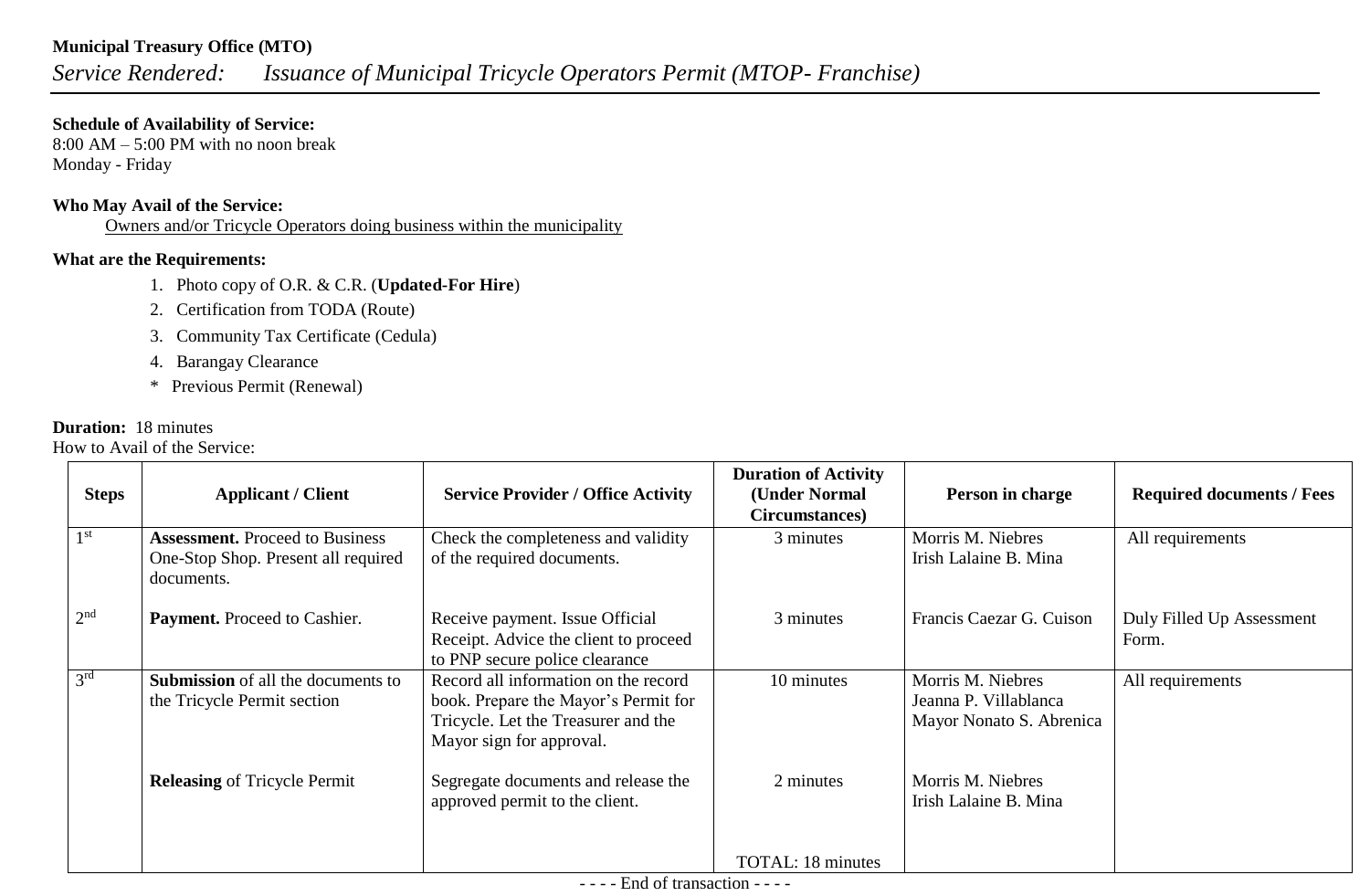# **Municipal Treasury Office/BPLO**

*Service Rendered: Issuance of New Business Permit (Online)*

### **Schedule of Availability of Service:**

8:00 AM – 5:00 PM with no noon break Monday - Friday

### **Who May Avail of the Service:**

Citizens who are planning to do business within the municipality

# **What are the Requirements:**

- 1) Letter of Intent addressed to the Mayor. (scanned copy/photocopy)
- 2) Community Tax Certificate ( CEDULA) Individual/Corporation (scanned copy/photocopy)
- 3) Barangay Clearance (scanned copy/photocopy)
- 4) DTI / SEC Registration (scanned copy/photocopy)
- 5) Articles of Incorporation / Part. (Corporation) (scanned copy/photocopy)

### **Duration:** 30 minutes

| <b>Steps</b>    | <b>Applicant / Client</b>                                                                                                                     | <b>Service Provider / Office Activity</b>                                                                                 | <b>Duration of Activity</b><br>(Under Normal Circumstances) | Person in charge                                                                     | <b>Required</b><br>documents /<br><b>Fees</b>               |
|-----------------|-----------------------------------------------------------------------------------------------------------------------------------------------|---------------------------------------------------------------------------------------------------------------------------|-------------------------------------------------------------|--------------------------------------------------------------------------------------|-------------------------------------------------------------|
| 1 <sup>st</sup> | Send scanned copy/photocopy of<br>requirements to email:<br>mtovillasis@gmail.com                                                             | Acknowledges and verifies the validity of<br>submitted documents. Let the municipal<br>treasurer sign the assessment form | 10 minutes                                                  | Christian M. Ollero<br>Isamaela A. Espiritu<br>Adelaida Organo<br>Jeanna Villabalnca | Fully<br>accomplished<br>unified form                       |
|                 |                                                                                                                                               | Issue assessment form and advise client to<br>pay                                                                         |                                                             | Isamaela A. Espiritu<br>Adelaida Organo                                              |                                                             |
| 2 <sup>nd</sup> | Pay through Landbank Linkbiz<br>Portal via Landbank account or<br>other accredited institutions<br>Merchant Name: Municipality of<br>Villasis | Issue transaction number                                                                                                  | 5 minutes<br>10 minutes                                     | <b>Landbank Personnel</b><br>Christian M. Ollero                                     | Permit Number<br>Screenshot/photo<br>of proof of<br>payment |
|                 | Send proof of payment to the email                                                                                                            | Verifies payment<br>Prepares permit and let the Municipal<br>Mayor digitally sign the permit                              |                                                             | Isamaela A. Espiritu<br>Adelaida Organo<br>Mayor Nonato S. Abrenica                  |                                                             |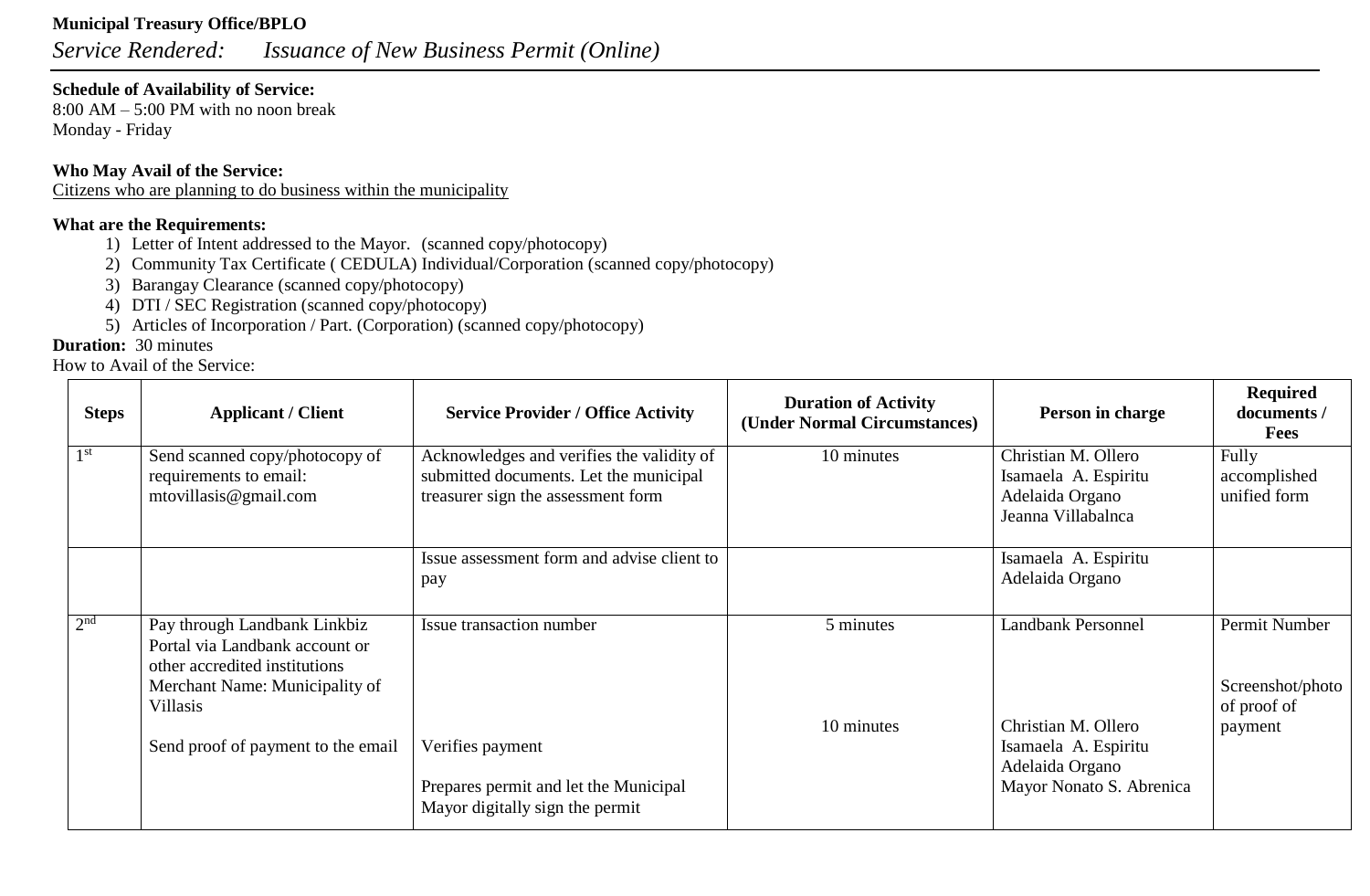| $\gamma$ ra | Claim | Sends the softcopy of business permit to<br>the client | minutes                 | Isamaela A. Espiritu<br>Adelaida Organo |  |
|-------------|-------|--------------------------------------------------------|-------------------------|-----------------------------------------|--|
|             |       |                                                        | <b>TOTAL: 30minutes</b> |                                         |  |

- - - - End of transaction - - - -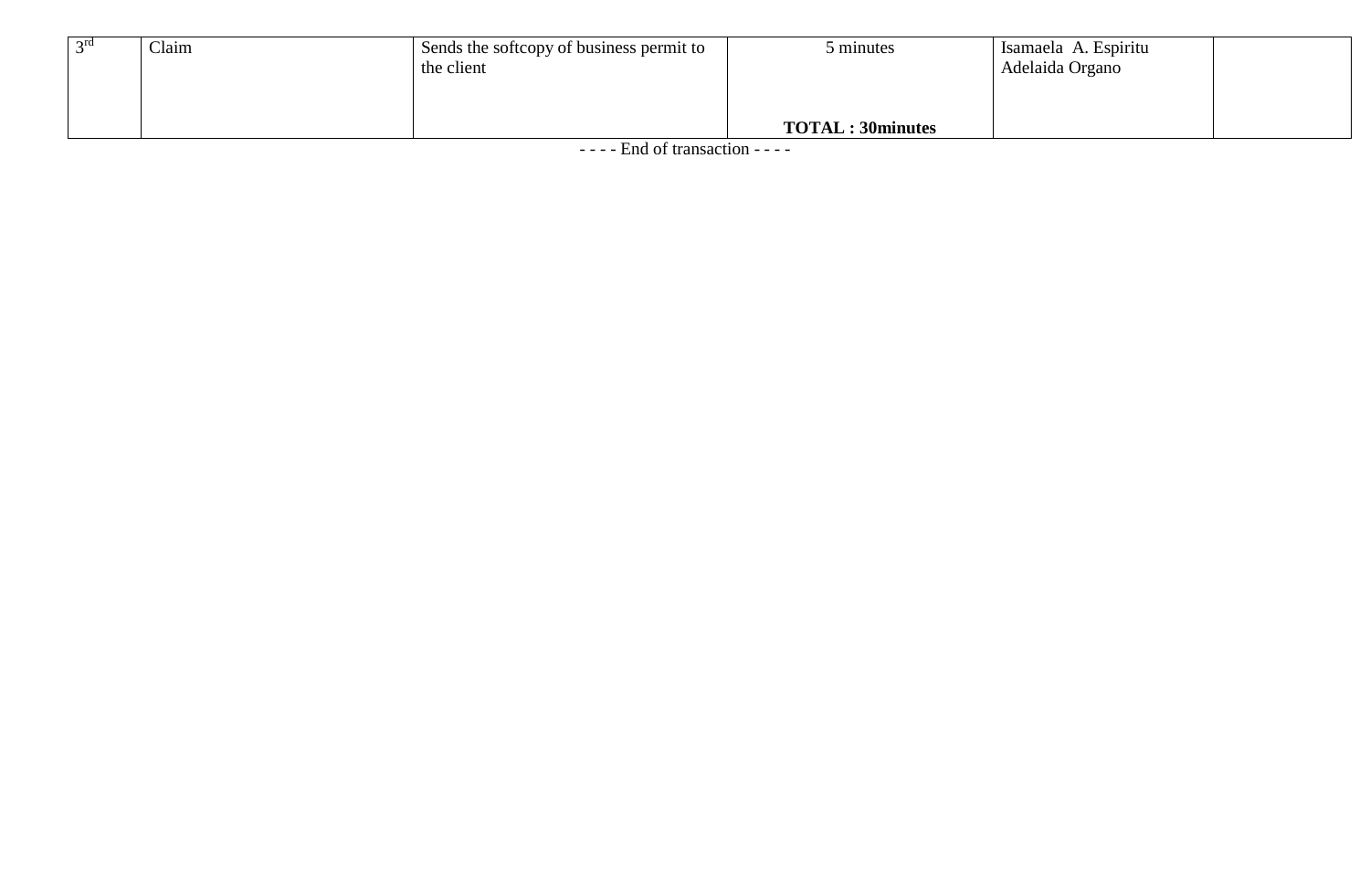# **Municipal Treasury Office/BPLO**

*Service Rendered: Renewal of Business Permit (Online)*

### **Schedule of Availability of Service:**

8:00 AM – 5:00 PM with no noon break Monday - Friday

### **Who May Avail of the Service:**

Citizens who are planning to do business within the municipality

# **What are the Requirements:**

- 1) Previous permit (scanned copy/photocopy)
- 2) Barangay Clearance (scanned copy/photocopy)
- 3) Certificate of Gross Sales/Receipts/Income for 2016 (scanned copy/photocopy)
- 4) SSS Certificate of Coverage & Compliance (scanned copy/photocopy)

# **Duration:** 25 minutes

| <b>Steps</b>    | <b>Applicant / Client</b>                                                                                                                            | <b>Service Provider / Office Activity</b>                                                                                 | <b>Duration of Activity</b><br>(Under Normal Circumstances) | Person in charge                                                                           | <b>Required</b><br>documents /<br><b>Fees</b> |
|-----------------|------------------------------------------------------------------------------------------------------------------------------------------------------|---------------------------------------------------------------------------------------------------------------------------|-------------------------------------------------------------|--------------------------------------------------------------------------------------------|-----------------------------------------------|
| 1 <sup>st</sup> | Send scanned copy/photocopy of<br>requirements to email:<br>mtovillasis@gmail.com                                                                    | Acknowledges and verifies the validity of<br>submitted documents. Let the municipal<br>treasurer sign the assessment form | 5 minutes                                                   | Christian M. Ollero<br>Isamaela A. Espiritu<br>Adelaida Organo<br>Jeanna Villabalnca       | Fully<br>accomplished<br>unified form         |
|                 |                                                                                                                                                      | Issue assessment form and advise client to<br>pay                                                                         |                                                             | Isamaela A. Espiritu<br>Adelaida Organo                                                    |                                               |
| 2 <sup>nd</sup> | Pay through Landbank Linkbiz<br>Portal via Landbank account or<br>other accredited institutions<br>Merchant Name: Municipality of<br><b>Villasis</b> | Accept and issue transaction number                                                                                       | 5 minutes                                                   | <b>Landbank Personnel</b>                                                                  | Permit Number                                 |
|                 | Send proof of payment to the email                                                                                                                   | Verifies payment<br>Prepares permit and let the Municipal<br>Mayor digitally sign the permit                              | 10 minutes                                                  | Christian M. Ollero<br>Isamaela A. Espiritu<br>Adelaida Organo<br>Mayor Nonato S. Abrenica | Proof of<br>payment                           |